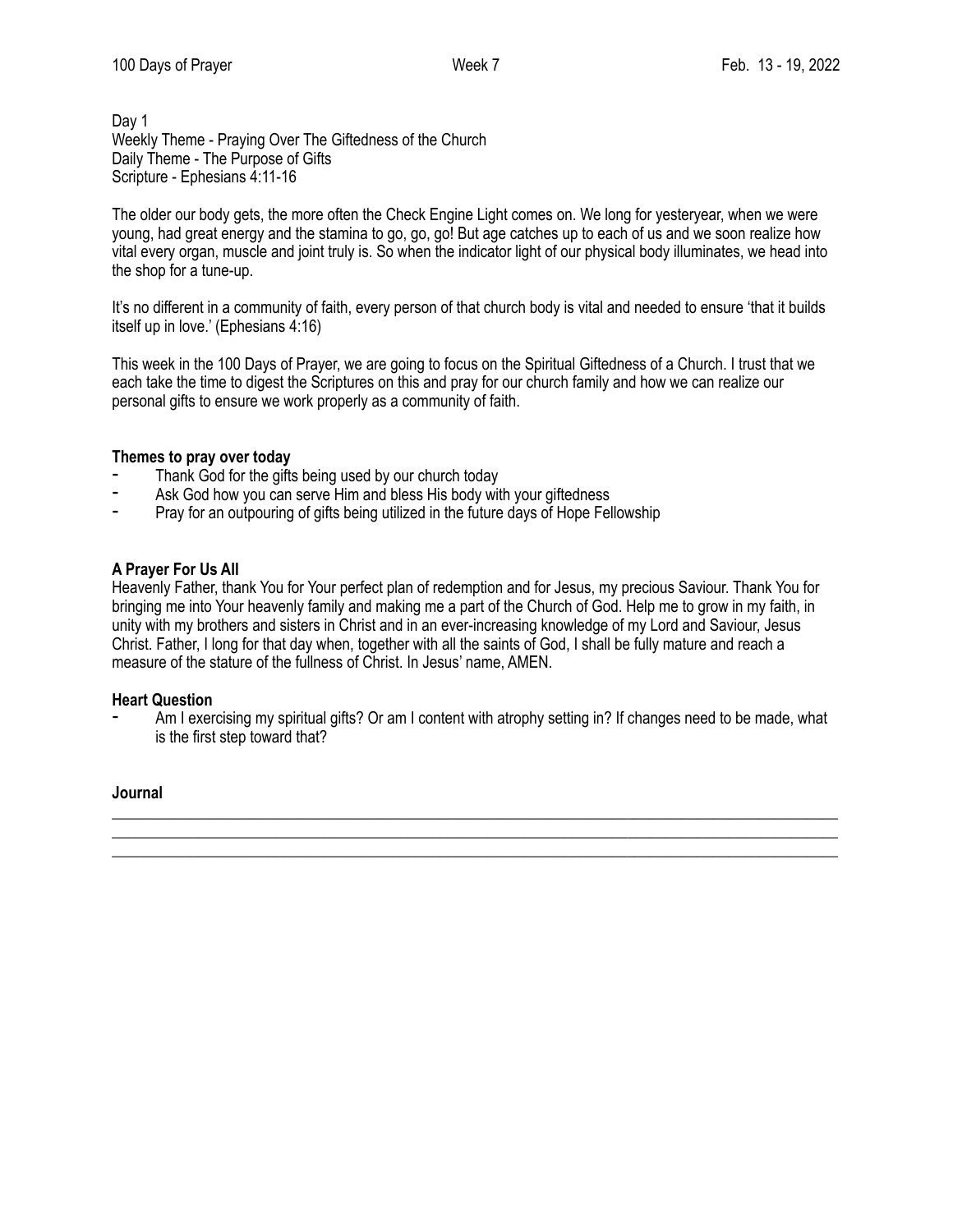## Day 2 Weekly Theme - Praying Over The Giftedness of the Church Daily Theme - Stuntedness of gifts Scripture - Colossians 1:24-29

Have you ever received a gift from a child, promising to use it but simply shelve it instead? You may forget about it or not want to use it to begin with, but that child is watching and is likely to call you on it. As you are busted, you can likely picture the look of disappointment in the eyes of that child. When we don't use a gift, the giver is disappointed, especially if they know that the gift can make a major difference in life.

As you read Colossians 1:28, its evident that the Apostle Paul wants to present MATURE Christ-followers to God. Can you imagine if Paul let his giftedness from the Holy Spirit just sit around? There is no way that the members of Colossian church would mature to be the followers of Christ that God desired of them.

If Paul allowed his gifts to atrophy, God would be disappointed. Two thousand years later, if we become stunted in our giftedness, then God will be disappointed in us and we see in Revelation 2 and 3 what happens to those churches.

Let's not chance disappointing the gift-giver, for the usage of those gifts have eternal ramifications.

## **Themes to pray over today**

- Ask God for forgiveness for relaxing your usage of your spiritual gift(s)
- ⁃ Pray for the maturing of disciples of Jesus
- Ask God to wake us from a state of stuntedness
- ⁃ Seek the Lord

#### **A Prayer For Us All**

Heavenly Father, thank You for the ministry which was revealed to the apostle Paul.. and for the truths that are laid out for our learning in the God-breathed scriptures. I pray that You would lead and guide me into full maturity and that in turn You would use me to encourage others brothers and sisters in Christ, to Your praise and glory, AMEN.

#### **Heart Question**

Have you strayed from using your gifts to serve the Lord and bless His church? Do you want to return to the fulfilment of servanthood? It's never too late.

\_\_\_\_\_\_\_\_\_\_\_\_\_\_\_\_\_\_\_\_\_\_\_\_\_\_\_\_\_\_\_\_\_\_\_\_\_\_\_\_\_\_\_\_\_\_\_\_\_\_\_\_\_\_\_\_\_\_\_\_\_\_\_\_\_\_\_\_\_\_\_\_\_\_\_\_\_\_\_\_\_\_\_\_\_\_\_\_\_\_\_\_\_ \_\_\_\_\_\_\_\_\_\_\_\_\_\_\_\_\_\_\_\_\_\_\_\_\_\_\_\_\_\_\_\_\_\_\_\_\_\_\_\_\_\_\_\_\_\_\_\_\_\_\_\_\_\_\_\_\_\_\_\_\_\_\_\_\_\_\_\_\_\_\_\_\_\_\_\_\_\_\_\_\_\_\_\_\_\_\_\_\_\_\_\_\_ \_\_\_\_\_\_\_\_\_\_\_\_\_\_\_\_\_\_\_\_\_\_\_\_\_\_\_\_\_\_\_\_\_\_\_\_\_\_\_\_\_\_\_\_\_\_\_\_\_\_\_\_\_\_\_\_\_\_\_\_\_\_\_\_\_\_\_\_\_\_\_\_\_\_\_\_\_\_\_\_\_\_\_\_\_\_\_\_\_\_\_\_\_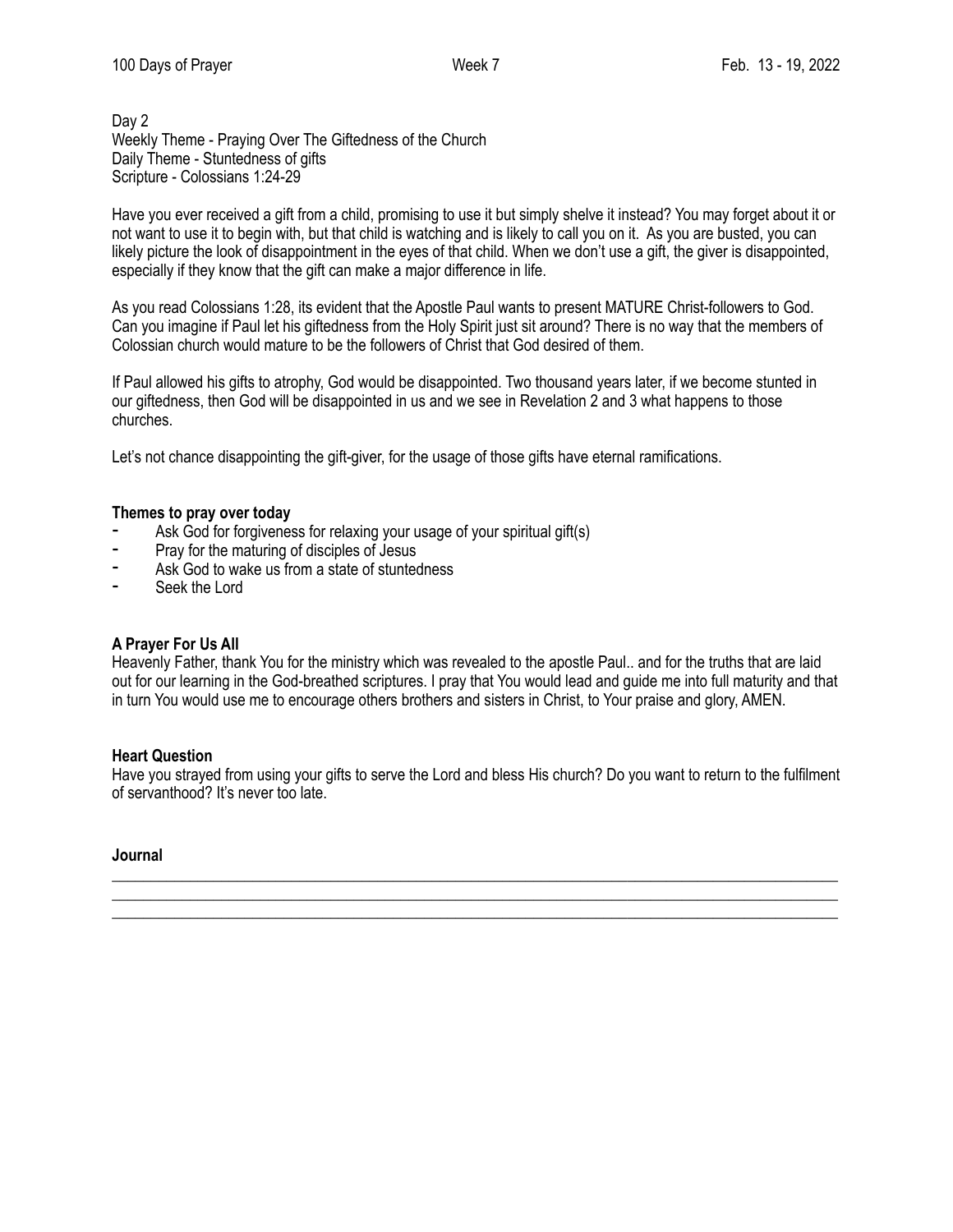Day 3 Weekly Theme - Praying Over The Giftedness of the Church Daily Theme - Givers are Blessed Scripture - Acts 20.35, 1 Peter4:10-11

It's extremely satisfying to serve, albeit we sometimes enter a time of service with the wrong attitude but usually the Holy Spirit brings new perspective as we complete that service. How often have each of us walked away from serving God and others in some particular fashion and we feel a tinge of guilt because we know that we didn't begin with the right attitude.

The reality is that we are truly happier when we serve, which counters the message that our culture sends us. Paul in Acts 20, repeats the words of Christ when he says, It's better to give than receive. We all have time and resources (some more than others, but that's okay) and when we give of ourselves, especially in the area of our spiritual gifts (see 1 Peter 4:10-11) we are blessed with a joy and an energy that only the Holy Spirit can bring. The world doesn't experience that satisfaction.

As we are obedient, move out of our comfort zones and give ourselves to others in service, then God increases our faith by revealing new potential in ourselves and in His Church.

## **Themes To Pray Over Today**

- Ask God that we as a church embrace the attitude of giving of ourselves
- Pray that each of us understand that when we serve, we are never more like Jesus
- Pray that each of us move from a place of entitlement

#### **A Prayer For Us All**

Almighty God, you've given me more blessings that I can count. I ask that you give me opportunities to share my gifts. I pray that you help me to serve others and strengthen them. Humble me so that all this is done in your name and for your glory, not mine. Also help me to cultivate and strengthen my gifts so that they can be of even more service. Amen.

\_\_\_\_\_\_\_\_\_\_\_\_\_\_\_\_\_\_\_\_\_\_\_\_\_\_\_\_\_\_\_\_\_\_\_\_\_\_\_\_\_\_\_\_\_\_\_\_\_\_\_\_\_\_\_\_\_\_\_\_\_\_\_\_\_\_\_\_\_\_\_\_\_\_\_\_\_\_\_\_\_\_\_\_\_\_\_\_\_\_\_\_\_ \_\_\_\_\_\_\_\_\_\_\_\_\_\_\_\_\_\_\_\_\_\_\_\_\_\_\_\_\_\_\_\_\_\_\_\_\_\_\_\_\_\_\_\_\_\_\_\_\_\_\_\_\_\_\_\_\_\_\_\_\_\_\_\_\_\_\_\_\_\_\_\_\_\_\_\_\_\_\_\_\_\_\_\_\_\_\_\_\_\_\_\_\_ \_\_\_\_\_\_\_\_\_\_\_\_\_\_\_\_\_\_\_\_\_\_\_\_\_\_\_\_\_\_\_\_\_\_\_\_\_\_\_\_\_\_\_\_\_\_\_\_\_\_\_\_\_\_\_\_\_\_\_\_\_\_\_\_\_\_\_\_\_\_\_\_\_\_\_\_\_\_\_\_\_\_\_\_\_\_\_\_\_\_\_\_\_

# **Heart Question**

What is your true motivation in serving God?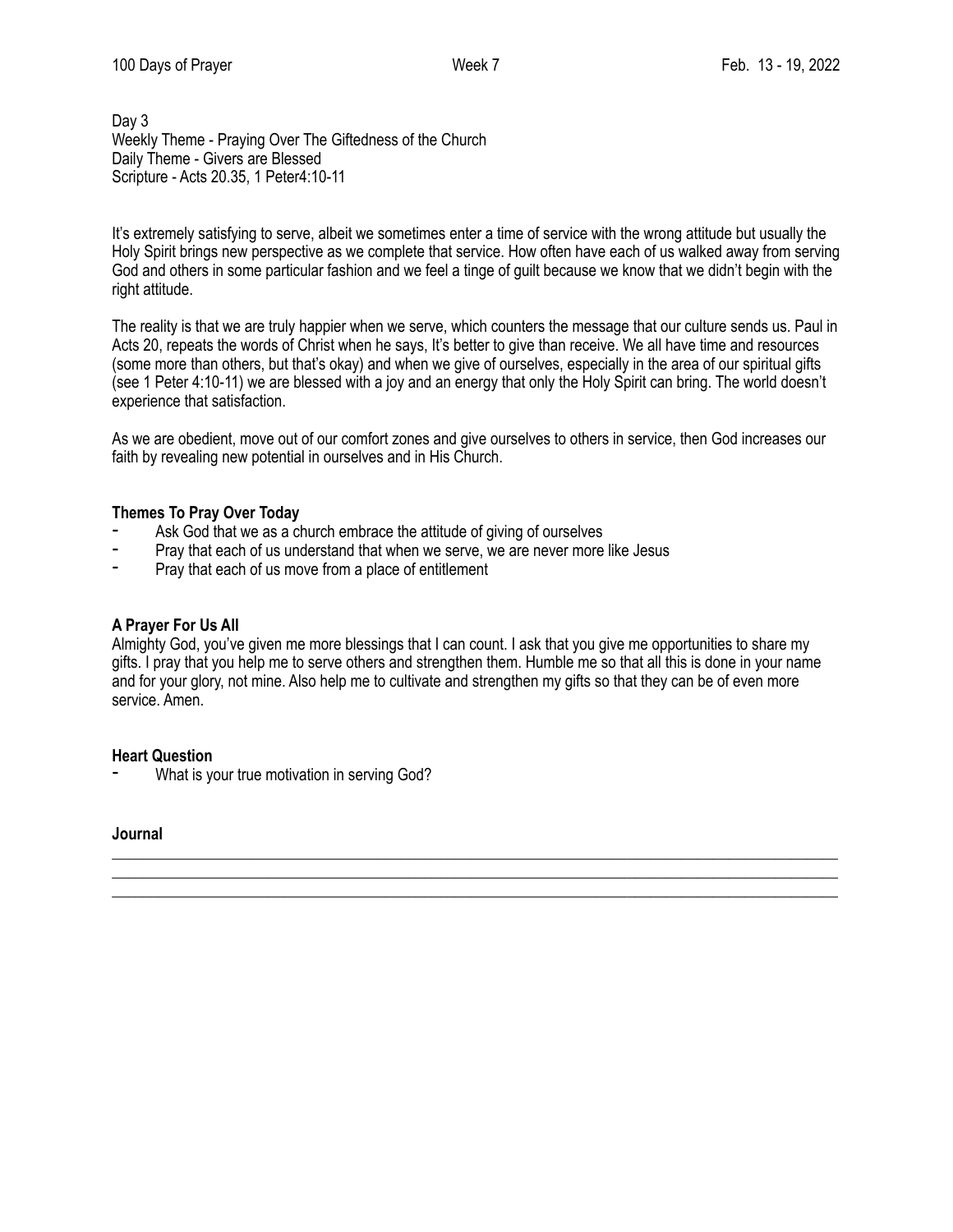#### Day 4 Weekly Theme - Praying Over The Giftedness of the Church Daily Theme - Offer a living sacrifice, we serve to enlarge and enhance the kingdom of God. Scripture - Romans 12:1-2

Have you realized that every day you engage in a battle? Some battles are trivial and range from traffic and the constant interruption of a project, while other battles are consuming and can include a relationship or our health. Some battles are public and others are private. But one that is personal for each of us, is the battle to offer our lives daily as a living sacrifice to God. It seems we can always find something 'better' to do or possibility fall into the pattern of 'I don't feel like it.'

Paul pleads with us to get into sacrificial mode in Romans 12:1-2, not to earn our right-standing with God (Paul openly condemns that idea) but to simply return love and honour to the one who has given us everything.

What is a 'living sacrifice' as 'spiritual worship'? It means ministry or service. As we search for ways to serve the Lord in our lives, we put a smile on His face because we are demonstrating that we get His plan for our lives…to know Him and make Him known.

## **Themes to pray over today**

- Pray that your service would be a sweet aroma to our Lord
- Ask God to go ahead of you in battle to not serve your self, but Him
- Pray that each of us realize the responsibility we have to help enhance the kingdom of God

#### **A prayer for us today**

Loving Father, too often my mind is deflected from Jesus onto the things of the world, especially when times are difficult, but I want to keep my mind on Christ, knowing that this is Your best will for me. I pray that I become increasingly aware of the Spirit's promptings in my life, so that day by day, my heart and mind may become saturated with the lovely Lord Jesus. May His nature be reflected through my actions and attitude and may my life be transformed daily, by the renewing of my mind. Help me to prove in my life what Your will for me is, and may I do only those things that are good, and acceptable and perfect in Your sight - for Your praise and glory, and for the benefit of others. This I ask in the matchless name of Jesus, AMEN.

#### **Heart Question**

Has your life been anything lately but a sweet aroma to God? How long are you willing to let that go on? Are you ready to step to the alter and offer your service to Him?

\_\_\_\_\_\_\_\_\_\_\_\_\_\_\_\_\_\_\_\_\_\_\_\_\_\_\_\_\_\_\_\_\_\_\_\_\_\_\_\_\_\_\_\_\_\_\_\_\_\_\_\_\_\_\_\_\_\_\_\_\_\_\_\_\_\_\_\_\_\_\_\_\_\_\_\_\_\_\_\_\_\_\_\_\_\_\_\_\_\_\_\_\_ \_\_\_\_\_\_\_\_\_\_\_\_\_\_\_\_\_\_\_\_\_\_\_\_\_\_\_\_\_\_\_\_\_\_\_\_\_\_\_\_\_\_\_\_\_\_\_\_\_\_\_\_\_\_\_\_\_\_\_\_\_\_\_\_\_\_\_\_\_\_\_\_\_\_\_\_\_\_\_\_\_\_\_\_\_\_\_\_\_\_\_\_\_ \_\_\_\_\_\_\_\_\_\_\_\_\_\_\_\_\_\_\_\_\_\_\_\_\_\_\_\_\_\_\_\_\_\_\_\_\_\_\_\_\_\_\_\_\_\_\_\_\_\_\_\_\_\_\_\_\_\_\_\_\_\_\_\_\_\_\_\_\_\_\_\_\_\_\_\_\_\_\_\_\_\_\_\_\_\_\_\_\_\_\_\_\_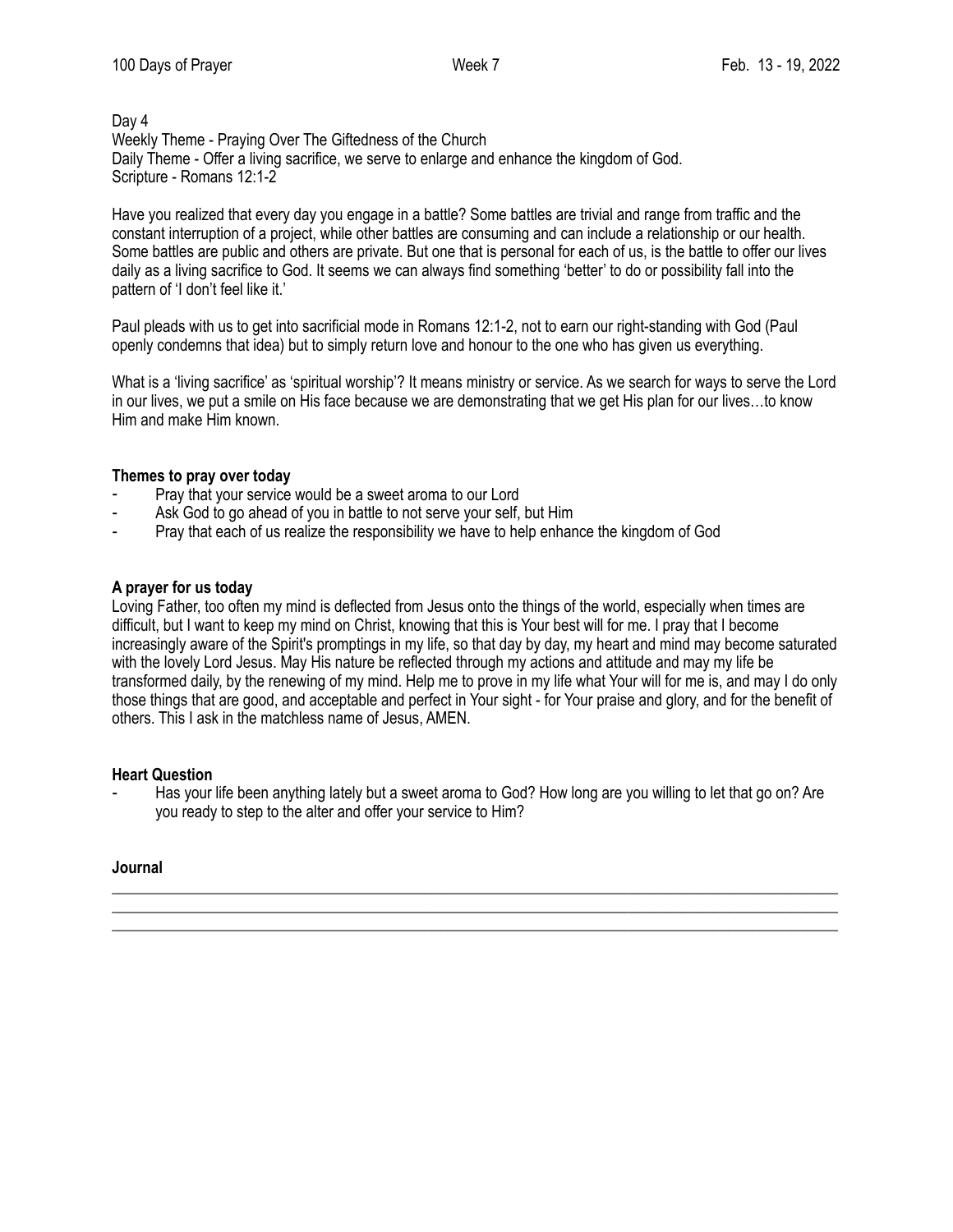## Day 5 Weekly Theme - Praying Over The Giftedness of the Church Daily Theme - God redeems you, gifts you, gives you to the church to fulfill His body 1 Corinthians 12:14-31

As children, we loved receiving gifts. We likely had that selfish aspect of 'what's in it for me?' But as we age and mature, hopefully we shed that selfishness of getting a gift and we shift our attitude to appreciation and thankfulness.

The spiritual reality is that God has redeemed us (paid a price for us; that is the death of Jesus at Calvary) and then He gifted each of us. He looked at His creation in you and He thoughtfully gave you a gift to glorify Jesus and then God gifted you to the church. The question to each us is this, do I show appreciation to God for His gifting to me and am I grateful that He thinks enough of me to gift me to His church?

It's time for each us to move past ourselves and to use our lives to show God our thankful hearts. We will all face Jesus one day to give account of our days for Him. Let's move into that mode of using the gifts He gave us to bless His kingdom.

#### **Themes to pray over today**

- Pray for an appreciation that God has trusted a gift to you, He values you that much
- Ask God to experience fulfilling moments as you serve Him; encourage you personally and to inspire others by sharing those experiences

## **A prayer for us all**

Heavenly Father, thank You that I am a full and equal member of Church and that by Your grace I was baptized into the Body of Christ at salvation. Thank You that I can partake of the same spiritual benefits that have been promised to all Your children. Thank You for the gifts, graces, benefits, and ministry You have seen fit to give me, by Your grace. I pray that I may be a willing and obedient member of Christ's Body and fulfil all the work You have prepared for me to do - to Your praise and glory. This I ask in Jesus' name and for His eternal glory, AMEN.

\_\_\_\_\_\_\_\_\_\_\_\_\_\_\_\_\_\_\_\_\_\_\_\_\_\_\_\_\_\_\_\_\_\_\_\_\_\_\_\_\_\_\_\_\_\_\_\_\_\_\_\_\_\_\_\_\_\_\_\_\_\_\_\_\_\_\_\_\_\_\_\_\_\_\_\_\_\_\_\_\_\_\_\_\_\_\_\_\_\_\_\_\_ \_\_\_\_\_\_\_\_\_\_\_\_\_\_\_\_\_\_\_\_\_\_\_\_\_\_\_\_\_\_\_\_\_\_\_\_\_\_\_\_\_\_\_\_\_\_\_\_\_\_\_\_\_\_\_\_\_\_\_\_\_\_\_\_\_\_\_\_\_\_\_\_\_\_\_\_\_\_\_\_\_\_\_\_\_\_\_\_\_\_\_\_\_ \_\_\_\_\_\_\_\_\_\_\_\_\_\_\_\_\_\_\_\_\_\_\_\_\_\_\_\_\_\_\_\_\_\_\_\_\_\_\_\_\_\_\_\_\_\_\_\_\_\_\_\_\_\_\_\_\_\_\_\_\_\_\_\_\_\_\_\_\_\_\_\_\_\_\_\_\_\_\_\_\_\_\_\_\_\_\_\_\_\_\_\_

#### **Heart Question**

What gift/talent/skill do you possess that isn't being used for God today?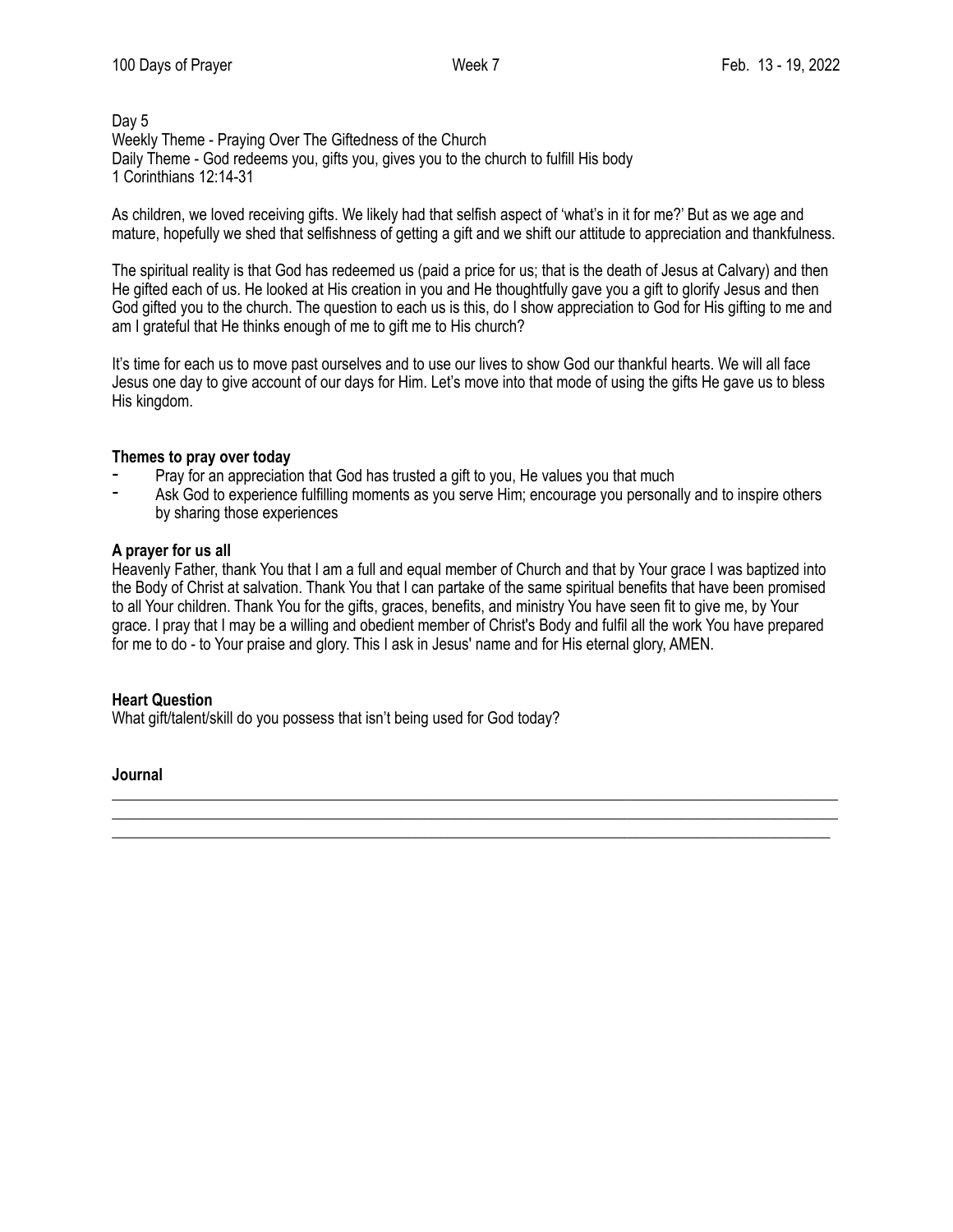# Day 6 Weekly Theme - Praying Over The Giftedness of the Church Daily Theme - Using gifts means we partner with God's team in change Matthew 28:20

Some of the great partnerships in history include Helen Keller and Anne Sullivan, James Watson and Frances Crick, Larry Page and Sergey Brin, Tessa Virtue and Scott Moir, Frederick Banting and Charles Best, God and YOU!

That last pairing may cause you to pause and take a breath, but that's okay. Have you ever thought of being mentioned in the greatest partnerships of history? You likely haven't but you need to know that God has invited you, actually commanded you, to join with Him in partnership in changing this world.

If you have spent time within a community of faith, having appreciated and valued the experience, then you should be aware that others are using their spiritual giftedness to make that experience a reality. Others build into your spiritual health and it needs to be reciprocal. You need to bring and use your spiritual giftedness , in partnership with God, to build into the spiritual lives of others. The Scripture of Matthew 28:20 commands us to 'make disciples', you play a role in that by…

- Modelling Christ
- Serving like Christ
- Loving like Christ
- Giving like Christ

It's time to partner with God and bring change.

#### **Themes to pray over today**

- Ask God for a willingness to live up to your end of the partnership
- Thank God for the people who have used their gifts to bless you throughout your lifetime
- Pray to embrace the Great Commission of Matthew 28

#### **A prayer for us all**

Thank You Father for Jesus. Thank You that He is the Head of His body and thank You that He is with me no matter what difficulties press in on me or what evil circumstances surround me. Thank You for His reassuring presence and His precious promise to be with me always. Give me the grace and opportunity to witness for You and to teach the truth of Your word, to all with whom I come in contact - to Your praise and glory, AMEN.

\_\_\_\_\_\_\_\_\_\_\_\_\_\_\_\_\_\_\_\_\_\_\_\_\_\_\_\_\_\_\_\_\_\_\_\_\_\_\_\_\_\_\_\_\_\_\_\_\_\_\_\_\_\_\_\_\_\_\_\_\_\_\_\_\_\_\_\_\_\_\_\_\_\_\_\_\_\_\_\_\_\_\_\_\_\_\_\_\_\_\_\_\_ \_\_\_\_\_\_\_\_\_\_\_\_\_\_\_\_\_\_\_\_\_\_\_\_\_\_\_\_\_\_\_\_\_\_\_\_\_\_\_\_\_\_\_\_\_\_\_\_\_\_\_\_\_\_\_\_\_\_\_\_\_\_\_\_\_\_\_\_\_\_\_\_\_\_\_\_\_\_\_\_\_\_\_\_\_\_\_\_\_\_\_\_\_ \_\_\_\_\_\_\_\_\_\_\_\_\_\_\_\_\_\_\_\_\_\_\_\_\_\_\_\_\_\_\_\_\_\_\_\_\_\_\_\_\_\_\_\_\_\_\_\_\_\_\_\_\_\_\_\_\_\_\_\_\_\_\_\_\_\_\_\_\_\_\_\_\_\_\_\_\_\_\_\_\_\_\_\_\_\_\_\_\_\_\_\_

# **A Heart Question**

What will it take for you to live out your end of the partnership with God?